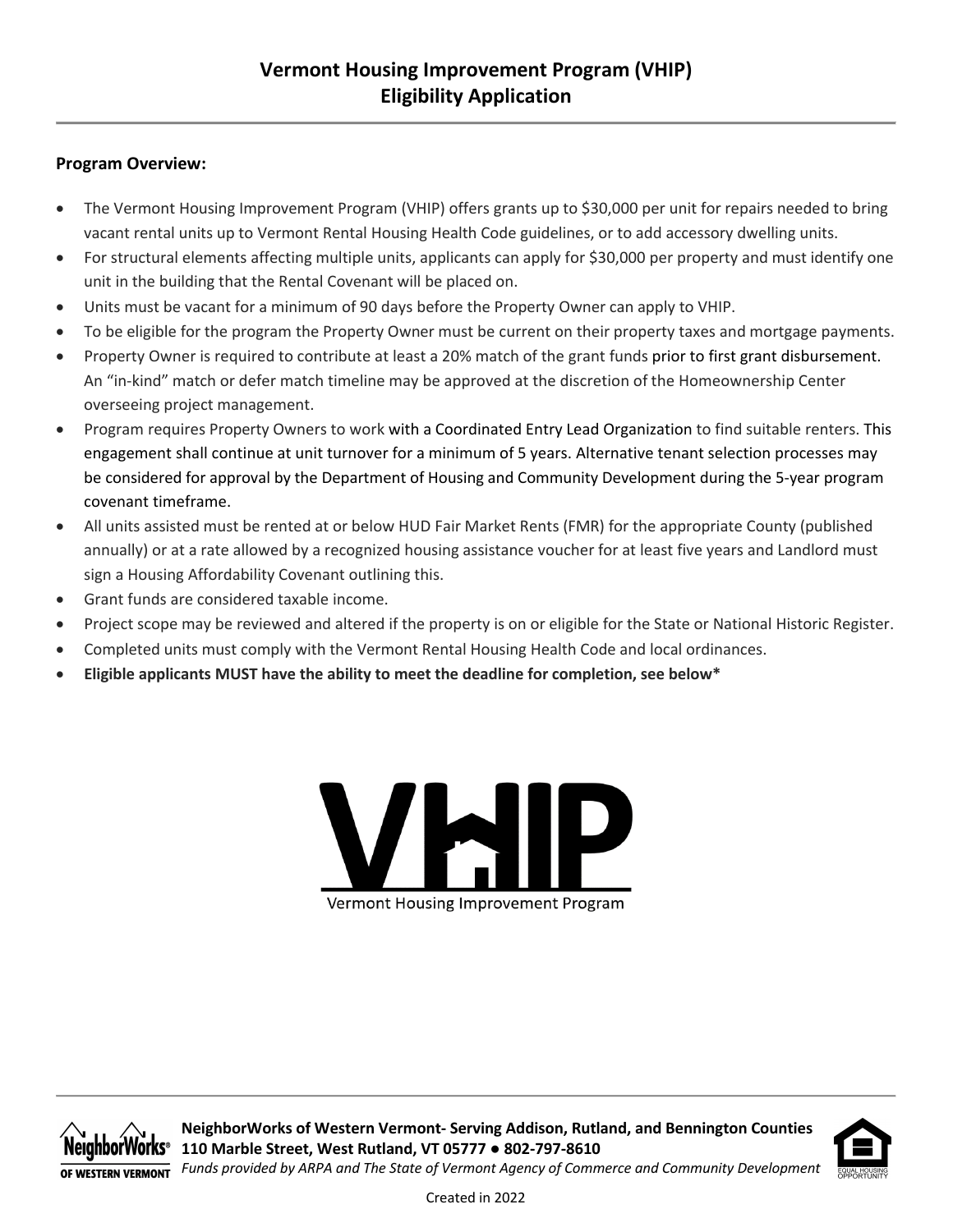## **Complete Application Packet includes the following:**

- 1) Completed Application Form**,** signed by the Applicants (Property Owners)
- 2) Copy of Property Insurance
- 3) Copy of the Tax Bill and Deed for each property
- 4) Standard Lease Agreement
- 5) Completed W-9 form
- 6) Scopes of work and budget for each project
- 7) Copy of Contractor contracts, if available
- 8) Copy of any applicable permits, if available

**\****Incomplete Application will be returned.*

*Please complete this form and return with requested documentation to***:** NeighborWorks of Western Vermont Attn: Vermont Housing Improvement Program (VHIP) 110 Marble Street West Rutland, VT 05777

**Email: mpaskevich@nwwvt.org | Phone: 802-797-8610**

## **Services Provided by NeighborWorks of Western Vermont (NWWVT)**

- Attend an initial site visit of the property/units with Property Owner
- Review proposed scope of work and budget, help to define and finalize the project
- Verify that all permitting and compliance with local, state, and federal regulations are satisfied
- Confirm construction deadlines are being met and provide progress payments
- Conduct progress and final inspection to ensure all repairs have been completed
- Collect and verify all program documents: pre-work, during-work, post-work as required.

\**All units must be done with construction, occupied (with a Certificate of Occupancy) and all invoices submitted to NWWVT no later than 18 months after signing of the grant agreement for the project By missing this deadline, you will assume the remaining payments due to the contractor and/or supplier.* 

Initial here that you understand the project deadline:





Created in 2022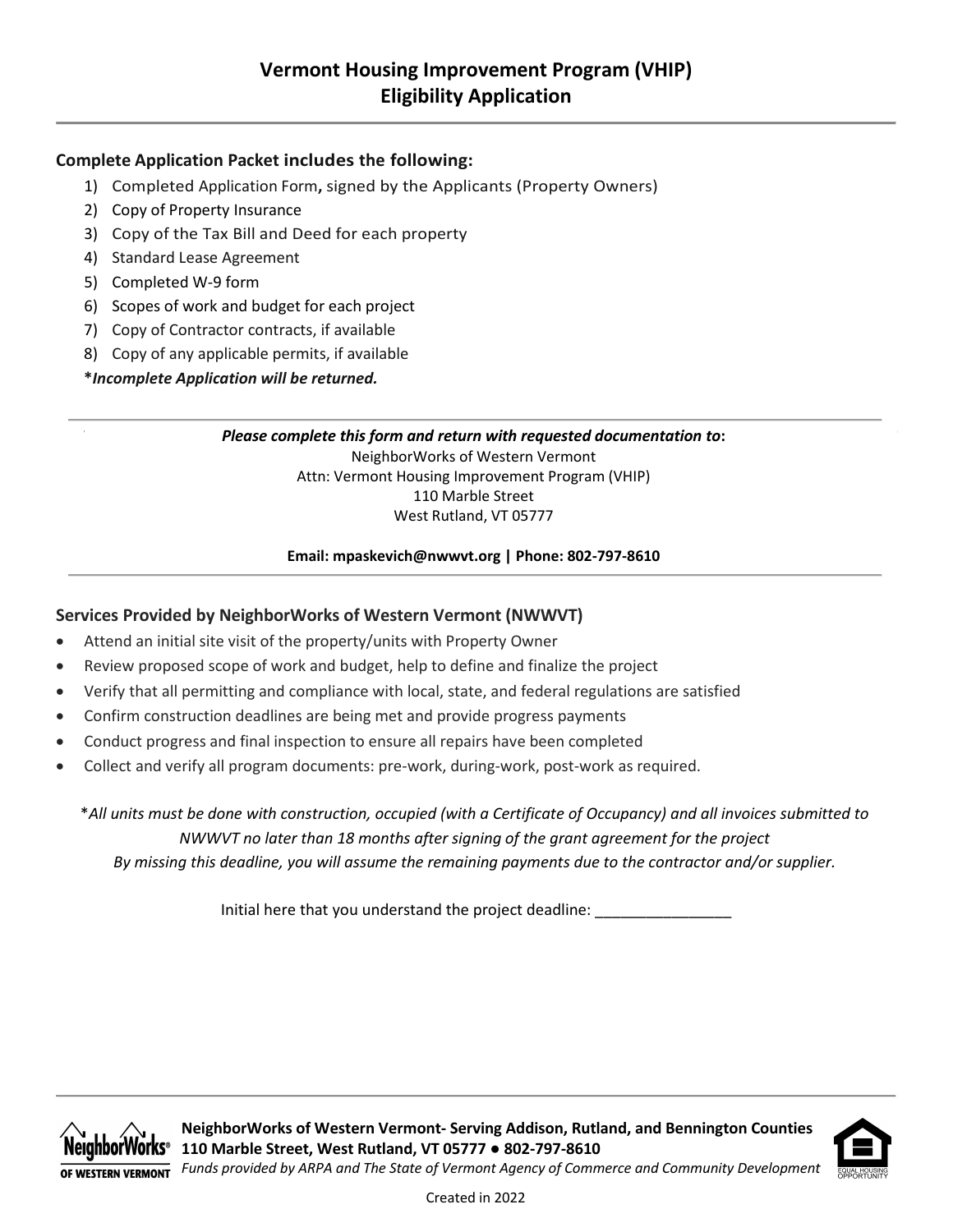# **Vermont Housing Improvement Program (VHIP) Eligibility Application**

|                                                                                                                                                                                                                                                                                                                    |  | Property Owner/Applicant Name: 1990 1991 1992 Date of Birth: 2008 2014 1997 2014 1998 2014 1998 2014 2020 2021        |  |  |  |  |                                                                                                                                    |
|--------------------------------------------------------------------------------------------------------------------------------------------------------------------------------------------------------------------------------------------------------------------------------------------------------------------|--|-----------------------------------------------------------------------------------------------------------------------|--|--|--|--|------------------------------------------------------------------------------------------------------------------------------------|
|                                                                                                                                                                                                                                                                                                                    |  |                                                                                                                       |  |  |  |  |                                                                                                                                    |
|                                                                                                                                                                                                                                                                                                                    |  |                                                                                                                       |  |  |  |  |                                                                                                                                    |
|                                                                                                                                                                                                                                                                                                                    |  |                                                                                                                       |  |  |  |  |                                                                                                                                    |
| Phone: $\sqrt{\frac{1}{2}$ Can you receive texts: Yes $\bigcirc$ No $\bigcirc$                                                                                                                                                                                                                                     |  |                                                                                                                       |  |  |  |  |                                                                                                                                    |
|                                                                                                                                                                                                                                                                                                                    |  |                                                                                                                       |  |  |  |  |                                                                                                                                    |
|                                                                                                                                                                                                                                                                                                                    |  | What is your current process to screen potential tenants and qualifying factors (i.e. background and                  |  |  |  |  |                                                                                                                                    |
|                                                                                                                                                                                                                                                                                                                    |  |                                                                                                                       |  |  |  |  |                                                                                                                                    |
|                                                                                                                                                                                                                                                                                                                    |  | Do you have any experience working with the Section 8 program? Yes $\bigcap$ No $\bigcap$                             |  |  |  |  |                                                                                                                                    |
| No()<br>Are you willing to receive referrals for rental applicants from the Continuum of Care? Yes $\bigcirc$<br>Are you willing to accept the Vermont Common Rental Application? Yes $\bigcirc$ No $\bigcirc$<br>Are you willing to maintain HUD Fair Market Rents for Rehabbed Units? Yes $\bigcap$ No $\bigcap$ |  |                                                                                                                       |  |  |  |  |                                                                                                                                    |
|                                                                                                                                                                                                                                                                                                                    |  |                                                                                                                       |  |  |  |  | If you are applying for one building, complete the information for building one and proceed to Section C.                          |
|                                                                                                                                                                                                                                                                                                                    |  |                                                                                                                       |  |  |  |  | Does this property have a mortgage? Yes $\bigcirc$ No $\bigcirc$ If yes, are you current on payments? Yes $\bigcirc$ No $\bigcirc$ |
|                                                                                                                                                                                                                                                                                                                    |  | Name of Municipality where you pay Property Taxes: $\frac{1}{2}$ Are taxes current? Yes $\bigcirc$<br>No              |  |  |  |  |                                                                                                                                    |
|                                                                                                                                                                                                                                                                                                                    |  | $\star$ Include a copy of the Property Tax Bill and the Deed                                                          |  |  |  |  |                                                                                                                                    |
|                                                                                                                                                                                                                                                                                                                    |  |                                                                                                                       |  |  |  |  |                                                                                                                                    |
|                                                                                                                                                                                                                                                                                                                    |  | *Are units to be repaired vacant? Yes $\bigcirc$ No $\bigcirc$ *How long have units been vacant?                      |  |  |  |  |                                                                                                                                    |
|                                                                                                                                                                                                                                                                                                                    |  |                                                                                                                       |  |  |  |  |                                                                                                                                    |
|                                                                                                                                                                                                                                                                                                                    |  |                                                                                                                       |  |  |  |  |                                                                                                                                    |
|                                                                                                                                                                                                                                                                                                                    |  |                                                                                                                       |  |  |  |  |                                                                                                                                    |
| <b>Section B. Property Information:</b><br>Other notes:                                                                                                                                                                                                                                                            |  | <u> 1989 - Jan Sterling von Berling von Berling von Berling von Berling von Berling von Berling von Berling von B</u> |  |  |  |  |                                                                                                                                    |

\*Field not required for accessory dwelling units.



**NeighborWorks of Western Vermont- Serving Addison, Rutland, and Bennington Counties 110 Marble Street, West Rutland, VT 05777 ● 802-797-8610**



**FIGURE 7 FULLER FUNDS AND ARPA AND THE STATE of Vermont Agency of Commerce and Community Development**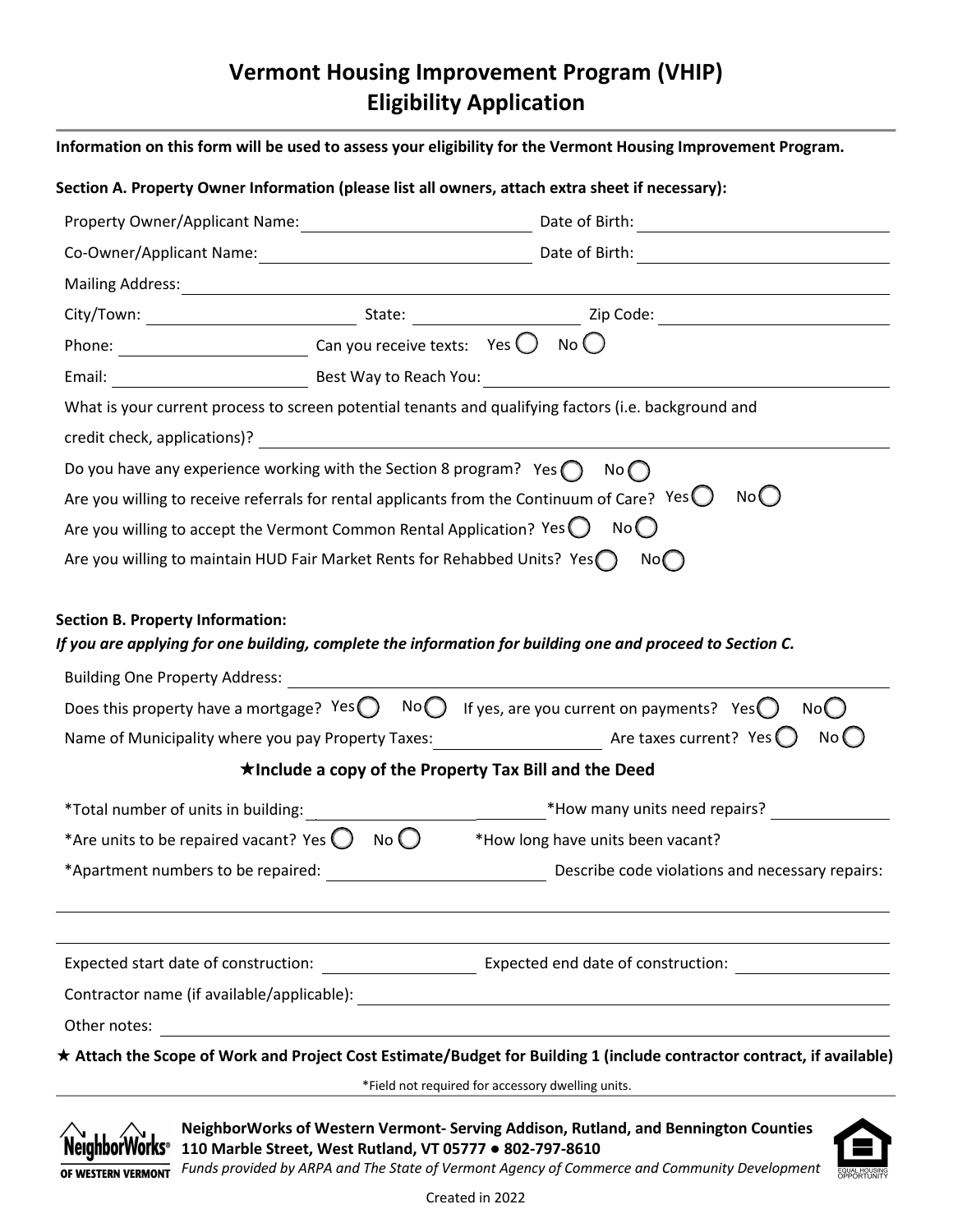# **Vermont Housing Improvement Program (VHIP) Eligibility Application**

| <b>Section B. Property Information (Continued):</b> |                                                                                                                      |  |
|-----------------------------------------------------|----------------------------------------------------------------------------------------------------------------------|--|
| <b>Building Two Property Address:</b>               |                                                                                                                      |  |
| Does this property have a mortgage? Yes $\bigcup$   | If yes, are you current on payments? Yes $\bigcirc$<br>No $\bigcup$<br>No (                                          |  |
| Name of Municipality where you pay Property Taxes:  | Are taxes current? Yes (<br>No (                                                                                     |  |
|                                                     | $\star$ Include a copy of the Property Tax Bill and the Deed                                                         |  |
| Total number of units in building:                  | How many units need repairs?                                                                                         |  |
| Are units to be repaired vacant? Yes<br>Nol J       | How long have units been vacant?                                                                                     |  |
| Apartment numbers to be repaired:                   | Describe code violations and necessary repairs:                                                                      |  |
|                                                     |                                                                                                                      |  |
| Expected start date of construction:                | Expected end date of construction:                                                                                   |  |
| Contractor name (if available/applicable):          |                                                                                                                      |  |
| Other notes:                                        |                                                                                                                      |  |
|                                                     | بامائهييم كزر باسميرا ومستحصر والمسامع والرباشي والمستلوكات والمتحاسب والمستلفظ الممرا والمساري والمسترادات والمراوز |  |

**Attach the Scope of Work and Project Cost Estimate/Budget for Building 2 (include contractor contract, if available)**

*If you are applying for more than two buildings, please include a separate sheet of paper with the requested information*

### **Section C. Authorization and Acknowledgement**

Each of the undersigned attests to NeighborWorks of Western Vermont (NWWVT) and to NWWVT's actual or potential agents, successors and assigns and agrees and acknowledges that the information provided in this packet is true and correct as of the date set forth opposite my signature and that any intentional or negligent misrepresentation of this information contained in this packet may result in civil liability, including monetary damages, to any person who may suffer any loss due to reliance upon any misrepresentation that I have made on this application, and/or in criminal penalties including, but not limited to, fine or imprisonment or both under the provisions of Title 18, United States Code, Sec. 1001, et seq.NWWVT and its agents, brokers, insurers, successors, and assigns may continuously rely on the information contained in the packet. Each of the undersigned hereby acknowledges that NWWVT, its servicers, successors and assigns, may verify or reverify any information contained in this packet or obtain any information or data relating to the packet, for any legitimate business purpose through any source, including a financial institution, employer, creditor, or any other source listed in this form. Each of the undersigned also understands that this application is for eligibility purposes only and submitting this form does not constitute a commitment of funds.

| <b>Applicant Signature:</b> | Date: |
|-----------------------------|-------|
|                             |       |
| Co-Applicant Signature:     | Date: |



**NeighborWorks of Western Vermont- Serving Addison, Rutland, and Bennington Counties 110 Marble Street, West Rutland, VT 05777 ● 802-797-8610**



*Funds provided by ARPA and The State of Vermont Agency of Commerce and Community Development*